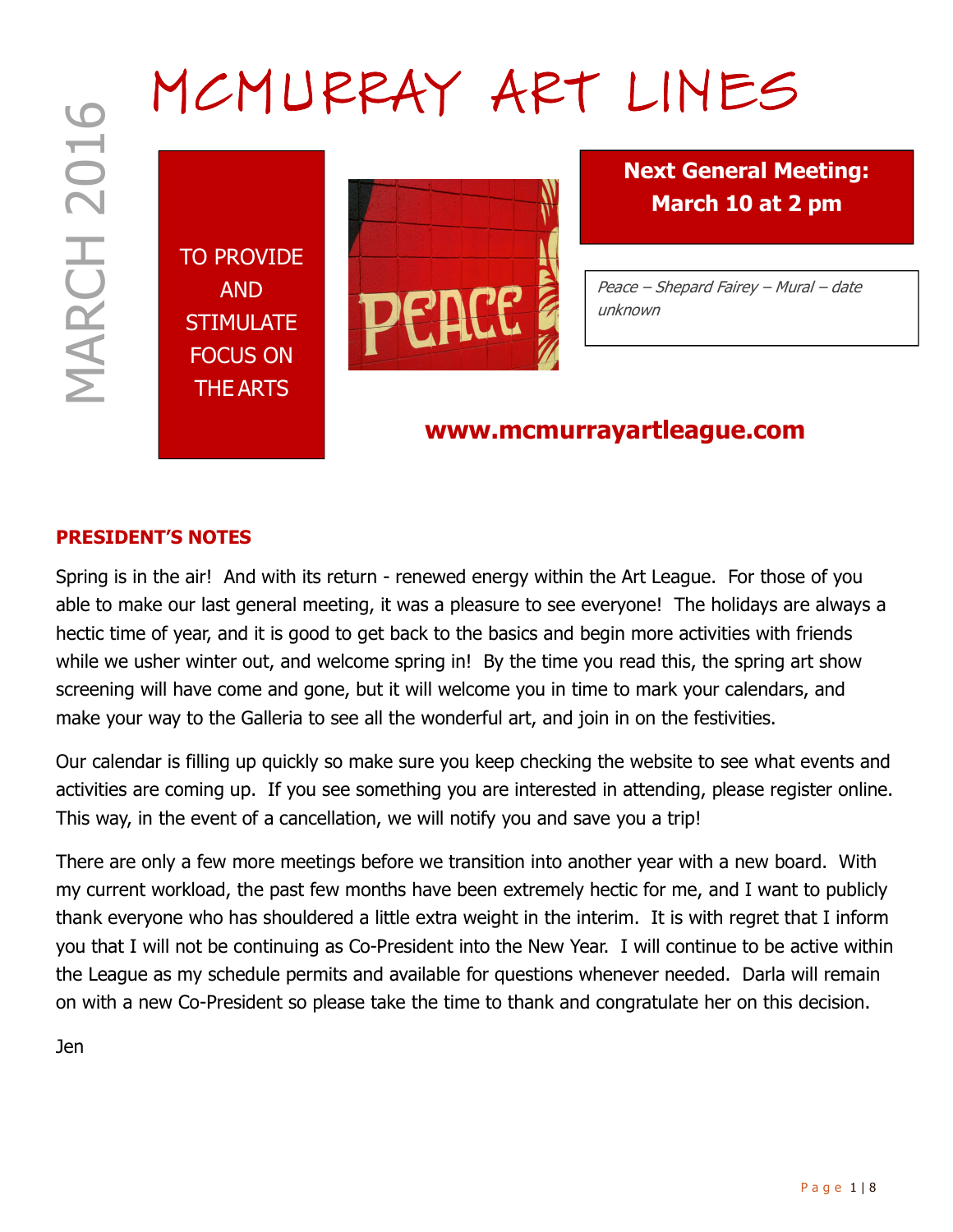#### MARCH SPEAKER

Our Speaker for the March  $10<sup>th</sup>$  meeting will be Cynthia Cooley. Ms. Cooley is known for her vivid paintings of steel mill interiors and of Pittsburgh's hillside neighborhoods and industrial valleys. Her paintings also reflect the many places she has travelled ranging from her watercolors of Giverny to acrylics of doorways in Tunisia.

She graduated Phi Beta Kappa from Lawrence University, which honored her with the 1997 Distinguished Career Achievement Award. She has had over 45 individual exhibitions in 8 states, including one at the National Academy of Sciences in Washington D.C.

In 1989, she won Artist of the Year at the Pittsburgh Center for the Arts. She was named a "Master Artist" in Pittsburgh in 1998. In 2003, she was one of the selected artists who participated in the DinoMite Days event sponsored by the Carnegie Museum of Natural History.

Over 1,860 of Ms. Cooley's works are in private collections, and over 90 are in public and corporate collections. Her accomplishments and credentials are far too numerous to list here, but in the opinion of this writer (Fred Kunz), her presentation is truly an experience that you do not want to miss.

#### 2016/2017 NOMINATIONS LIST FOR EXECUTIVE OFFICERS / BOARD **OFFICERS**

Below is the proposed slate of officers and Board members for 2016/2017. Nominations will also be accepted from the floor (with the consent of the nominee) at the March and April meetings. League members will vote for the officers at the April meeting. At present, we do not have Fall Show Chairs, Spring Show Chairs.

#### Executive Officers

Co-Presidents: Darla Tsupros, Anne Trimble Co-Vice Presidents: Ginny Hults, Carmen DiGiacomo Recording Secretary: Anne Davis Corresponding Secretary: Judy Kandel Treasurer: Jan Pini

#### Board

Art League Liaison: Fran Marze Bylaws: Darla Tsupros, Jen Brinkle, Linda Saksa Class Coordinator: Stephany Myers Class Registrar: Jean Kunz Directory: Laura Mooney Exhibit Chairs (Fall) - OPEN Exhibit Chairs (Spring) - OPEN Historian: Christy Osiecki Past Presidents: Jen Brinkle, Linda Saksa Hospitality: Karen Vituccio Membership: Marlene Boas Newsletter: Mary Dunn Nominations: Leslie Baldwin, Sue Levy Peters Township Library: Shirley Williams Programs: Fred Kunz Publicity: Judy DiGiacomo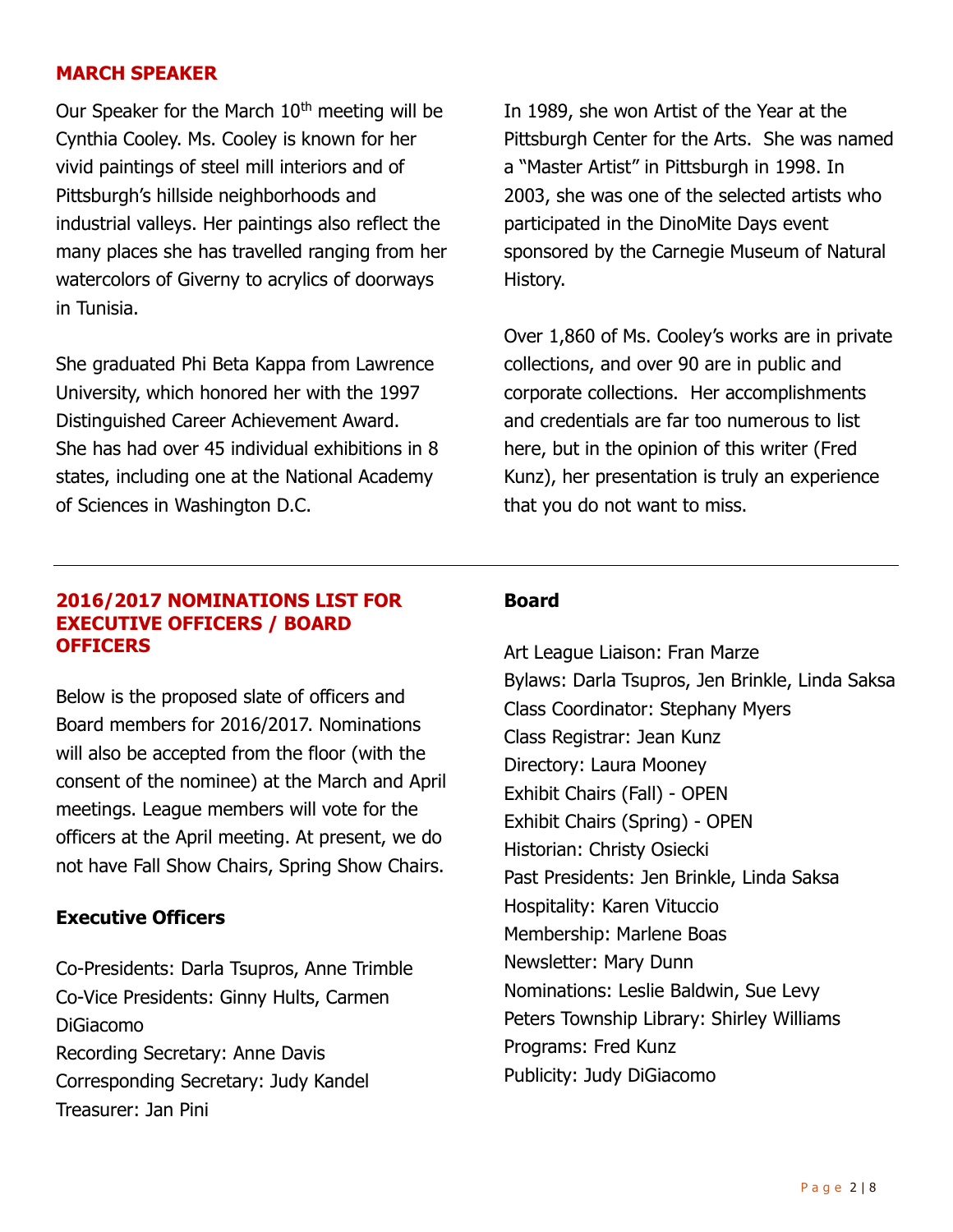Scholarship Co-Chairs: Carol Aurin, Linda Van Newkirk Standards: Karen Vituccio/ Judy Lauso, Alternate Jeennie Nickolis

Studio Exhibits: Sandy Conley / Michalina Pendzich Studio Windows: Darla Duffy Webmaster: Jan Pini

#### 2016 THEMATIC STUDIO SHOWS

Continuing in 2016, all McMurray Art League members are invited to exhibit their art in the Thematic Shows at the studio/gallery. Each artist can submit up to four 2-dimensional pieces of work that express the show's theme in some way. Original art, as well as class work, prints and work previously exhibited in MAL shows can be included in the thematic shows. Artists must let co-chairs Sandy Conley and/or Michalina Pendzich know they are planning to participate in a show.

#### Contact Sandy Conley

– conley1973@verizon.net or Michalina Pendzich – mpendzich54@yahoo.com or sign up through our website – www.mcmurrayartleague.com. One week before each show begins, provide

Titles, Medium, Prices to co-chairs. We will make show tags from the info you provide. For your convenience, drop off your work from  $5 - 6$  PM on the same day you pick up work from the previous themed show. We ask that your work be ready to hang – make sure frames and wires are sturdy and secure.

#### The next show:

Thursday, March 24 – May 26, 2016: "Cityscapes" – Pittsburgh is a breathtaking city to paint. Or have you been inspired to paint buildings or architectural features from other parts of the world or your imagination?

We look forward to putting together the next thematic show with all YOUR beautiful art!

#### FROM OUR CLASS COORDINATOR

Our Winter/Spring schedule of classes includes a nice variety of mediums and styles of art. MAL tried to find an interesting mix of offerings for you. Register early and give yourself something to look forward to during these cold winter days. You may view the list of upcoming classes at our website www.mcmurrayartleague.com or www.mcmurraryartleague.com by viewing *Classes* under the EVENTS menu option. To register for a class, find the class under the Calendar menu option, click on its name, and click on REGISTER, or you may notify our Class Registrar, Jean Kunz via e-mail at classregistrar@mcmurrayartleague.com or at 412-831-9992.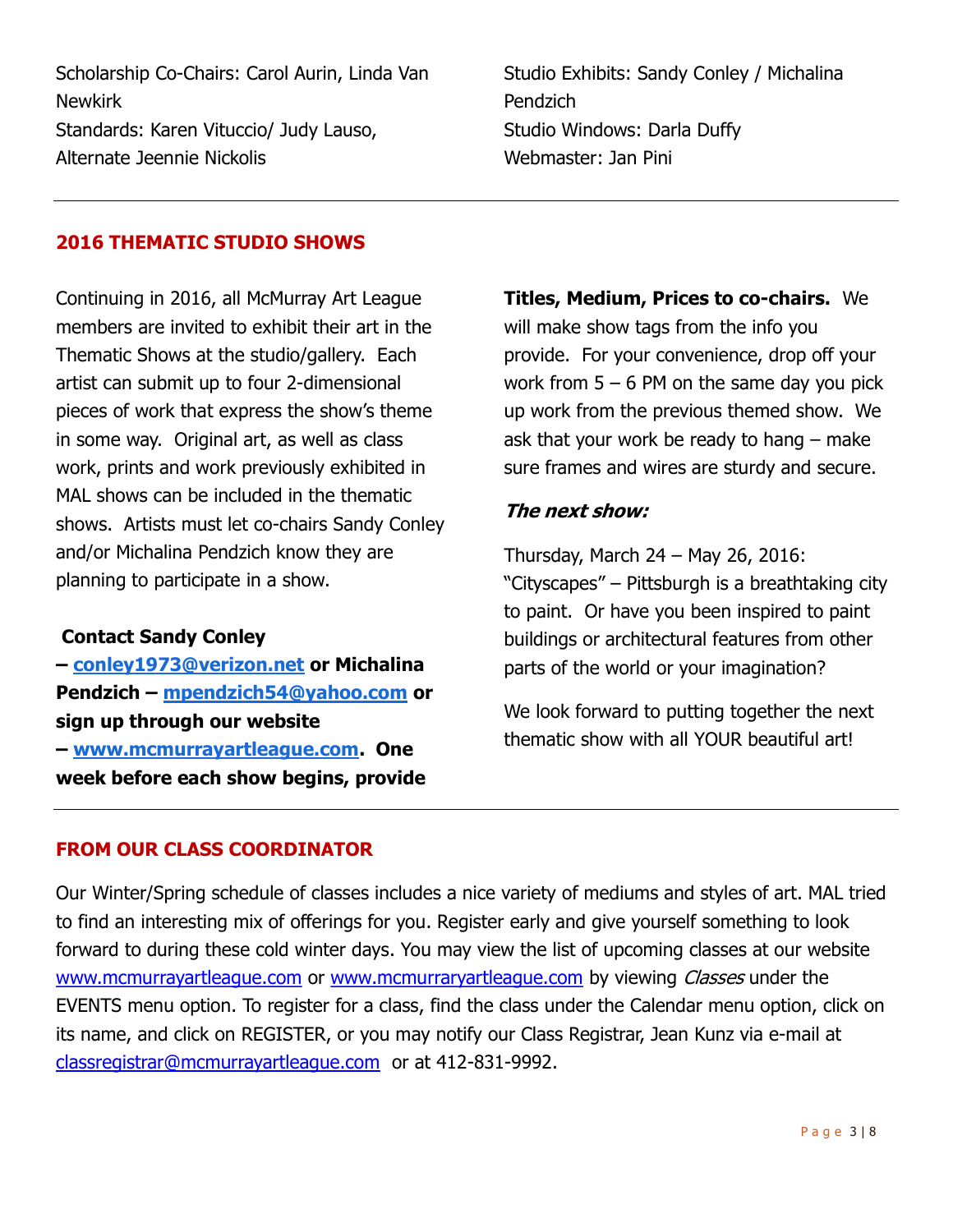#### UPCOMING CLASSES

| <b>DATE</b>             | <b>INSTRUCTOR</b>                | <b>MEDIUM/DESCRIPTION</b>                        | <b>TIME</b> | <b>MEMBERS</b><br><b>RATE</b> | <b>NON-MEMBER</b><br><b>RATE</b> |
|-------------------------|----------------------------------|--------------------------------------------------|-------------|-------------------------------|----------------------------------|
|                         |                                  |                                                  |             |                               |                                  |
| Mar. 8, 15,<br>22,29    | <b>Tom McNickle</b>              | Watercolor                                       | 10AM-4PM    | \$40/Day                      | \$45/Day                         |
| Apr. 5, 12              | Barry Jeter                      | Watercolor                                       | 10AM-4PM    | \$40/Day                      | \$45/Day                         |
| Apr. 6, 13, 20          | <b>Tom McNickle</b>              | Oil - Landscapes/Color<br>Theory                 | 10AM-4PM    | \$40/Day                      | \$45/Day                         |
| Apr. 19                 | Lisa Rasmussen                   | Pastel                                           | 10AM-4PM    | \$35/Day                      | \$40/Day                         |
| Apr. 26, 27             | <b>Bill Perry</b>                | Portrait Essentials -<br>Watercolor and/or Oil - | 10AM-4PM    | \$40/Day                      | \$45/Day                         |
| May 3, 10, 17<br>24, 31 | Sue Levy                         | Watercolor $-$ Beginner and<br>Intermediate      | 10AM-4PM    | \$25/Day                      | \$30/Day                         |
| May 4, 11               | Robert Yonke                     | Watercolor/Mixed Media                           | 10AM-4PM    | \$40/Day                      | \$45/Day                         |
| May 18                  | David Bowers                     | Ink and Wash - Landscapes                        | 10AM-4PM    | \$40/Day                      | \$45/Day                         |
| May 25                  | Diane Grguras                    | Pastel Landscapes                                | 10AM-4PM    | \$35/Day                      | \$40/Day                         |
| June 7, 8               | Margaret<br>Williams-<br>McGowan | Pastel Animal Portraits                          | 10AM-4PM    | \$35/Day                      | \$40/Day                         |

#### CONFIRMED DATES AND SPEAKERS:

- 1. Mar. 10, 2:00 PM (Thursday) Cynthia Cooley
- 2. Apr. 14, 7:00 PM (Thursday) Margaret Williams McGowan

# Board Meetings –

Mondays

March 21 – 2:00 PM  $\blacksquare$  March 10 – 2:00 PM April 18 – 2:00 PM **April 14 – 7:00 PM** 

General Meetings - **Thursdays** 

#### OPEN STUDIO

The March schedule for Open Studio is as follows: March 2, 9, 23 and  $30<sup>th</sup>$  from 10 AM to 2 PM. Note that there will be no Open Studio on March 16<sup>th</sup>.

Due to a full Class schedule in April and May, we will not have an opportunity to meet again until possibly the Summer months. Watch for further information via email and on MAL's web site.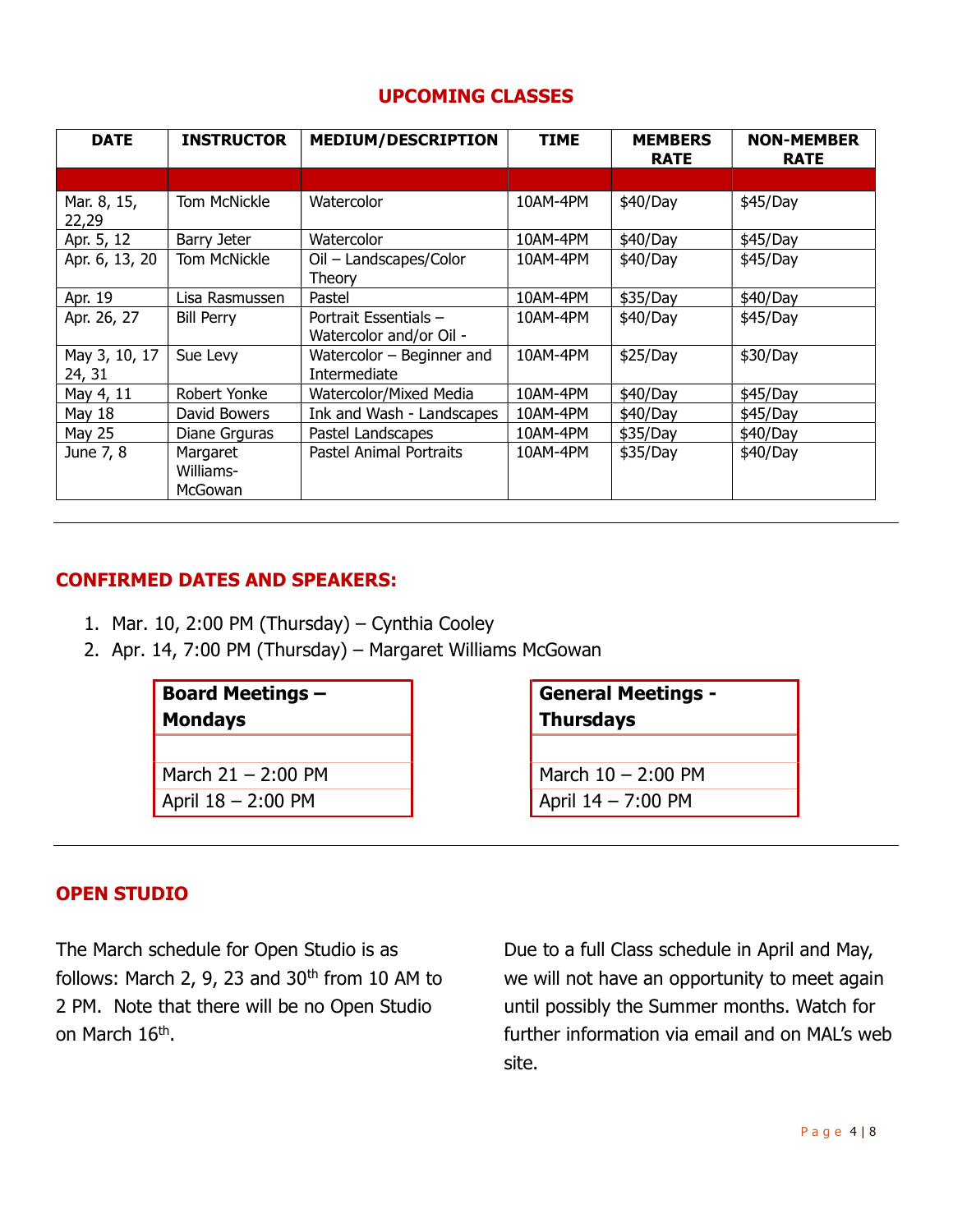#### WINDOW EXHIBIT

Thanks to Rosann Wagner for our February exhibit.

Mary Dunn will hang in our window for March. Gloria Parker will follow up in April.

Thanks to all for the fine work we have to see and share. If you have a Facebook page, post your exhibit so others can see and like.

If there are any questions about our Window Exhibit, please, contact Darla Rae Duffy at darla.duffy@verizon.com.

#### LUSH BRUSH

MAL is planning a new event that will be held at the studio and open to the public. This would be a promotional event and a fundraiser. It will be a party-like atmosphere with wine and appetizers.

We are calling it Lush Brush and we will have a teacher leading everyone in the same painting. We will charge a fee (\$35-\$45) and provide all the materials needed for each participant to take home a painting of their own.

Our target dates are either May 7th, 14th or 21st.

MAL will need volunteers to help teach, set up and monitor.

Once we have the exact date and all the details we will ask for volunteers.

If this is successful, we can visit having this type of fundraiser at the studio every so often and have the members choose what type of class they will teach.

As always any ideas or suggestions can be sent to me at derpla115@gmail.com.

#### RECEPTION STUDIO CHANGE

At our last Board meeting, we agreed to try having a reception open to the public to introduce our Studio Exhibit Shows.

MAL will have a Reception at the Studio on April 3rd from 2 to 4 PM to introduce our show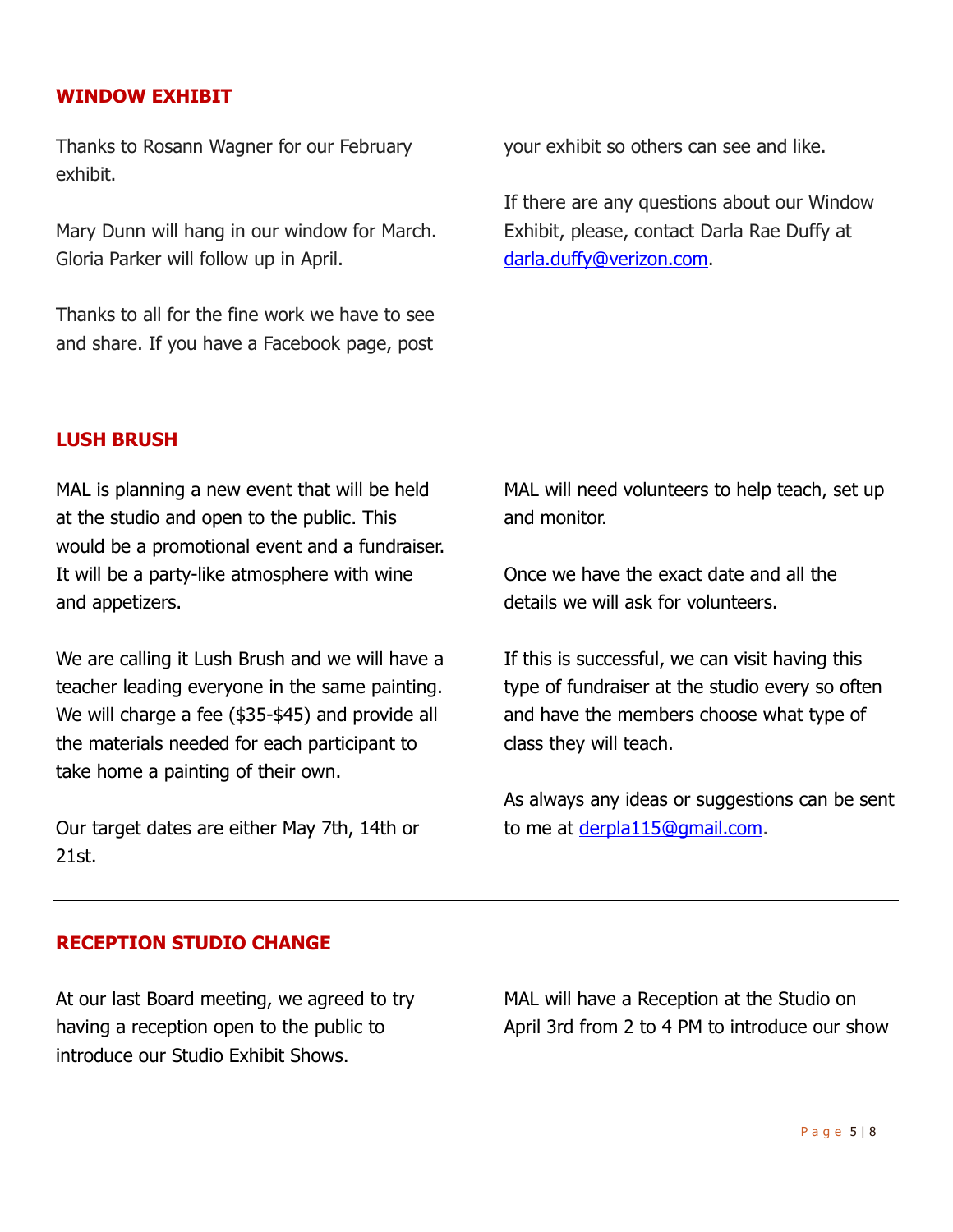entitled CITYSCAPES. Light refreshments will be served.

Members are encouraged to come and invite your friends, neighbors and relatives even if you don't have any pieces in the show. Flyers will be sent out with all the information that can be used as an invitation.

MAL thought this might be a good way to have the studio open to the public to view our

Exhibit as well as to generate interest and maybe even a few sales!

If we have a good response, we can plan a reception for each studio change, which would be six times during the year.

Any ideas, suggestions or volunteers to help on April 3 can contact Darla Tsupros derpla115@gmail.com.

#### SPRING SHOW AT THE GALLERIA

We hope you're looking forward to the Juried Spring Show at the Galleria! Remember that we'll be hanging on Thursday, March 10 at 9:00. Our location for this exhibit is in the middle of the lower level on the Starbucks side of the elevators. The reception is Saturday, March 12 from 6:00 to 8:00.

Painting Relay: During the Galleria exhibit reception, Painting With a Twist will be hosting a painting relay. Painting With a Twist will provide a canvas and paint for each league and a subject to be painted. Each league will form teams of five to ten people. The subject matter isn't going to be known until the relay starts. Each league member will have a certain amount of time in which to paint on the canvas before they need to pass the brush to the next painter. The length of time each person will have to paint is determined by the number of

painters. Each team will need to work well together to complete their painting in a certain amount of time. There is nothing members have to do to "prepare" for the event. Just participate and have fun! If you're interested in participating in this event, please email me (anne@annetrimble.com) or call 412-343- 0498. Painting With a Twist needs to get an idea of how many members each team can have.

Poster Contest: The deadline for digital submissions for the Galleria wine-themed poster contest is March 7. Rules and more information about the contest is in the back of the Spring Show prospectus, available on the website.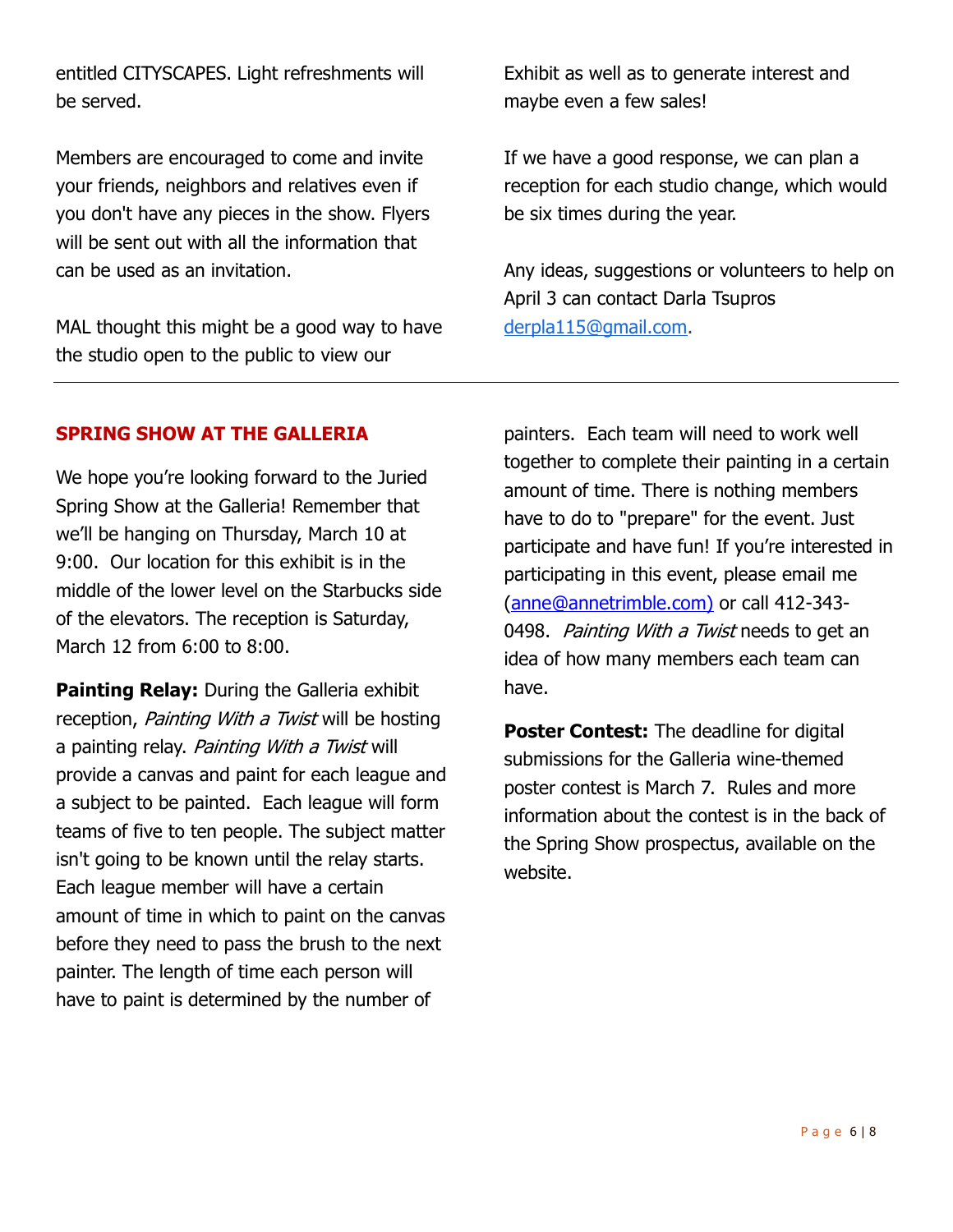### SUCCESSFUL CAFÉ – WINE MAKING **CHARMS**

 On February 19, we had lots of fun making beaded wine charms that look like clusters of grapes. The cost was minimal and the fun maximal. If you have an idea for a project or technique that you want to share with your fellow MAL members, contact vicepresident@mcmurrayartleague.com.



#### FINAL NOTES

MAL member, Michalina Pendzich, will be taking part in the March 2016 Exhibit in the Undercroft Gallery at the First Unitarian Church of Pittsburgh which will honor Women's History Month. The exhibit is called "Notions: Western PA Women Explore Legacy." The opening reception takes place Friday, March 4 from 6 to 9:00 PM.

Undercroft Gallery is located at the First Unitarian Church, 605 Morewood Ave., Pittsburgh, PA 15213. The show runs from Friday, March 4 through Sunday, March 27. The church is open most Monday through Friday evenings, 6 to 9 PM, for viewing. Sunday, 8 AM to 2 PM and 6 to 9 PM Closed on Saturdays.

Sandy Conley has organized an exhibit at Westminster Church near South Hills Village of paintings that represent the words to the hymn "Joyful, Joyful". The show includes the art work of Sandy, Jan Pini, Stephany Myers and Anne Davis and runs through March.

For the  $16<sup>th</sup>$  consecutive year, **Carmen DiGiacomo** (AKA Como), will be showing his images of Ireland at the Wheeling Celtic Celebration. The 20<sup>th</sup>annual Wheeling Celebration will be held on Saturday, 5 March 2016 at the Wheeling Artisan Center, 1400 Main St., Wheeling. Hours for the event are 11 AM to 11 PM. Come and celebrate the Irish with food, entertainment and thematic gifts of Ireland, including Carmen's images taken during his 15 trips to the Emerald Isle since 1996.

#### NEWSLETTER SUBMISSIONS

When submitting newsletter articles, please send them to **pghartist@outlook.com**. The yahoo email address is not working properly and many newsletter articles are not reaching Mary Dunn. Thanks for your cooperation.